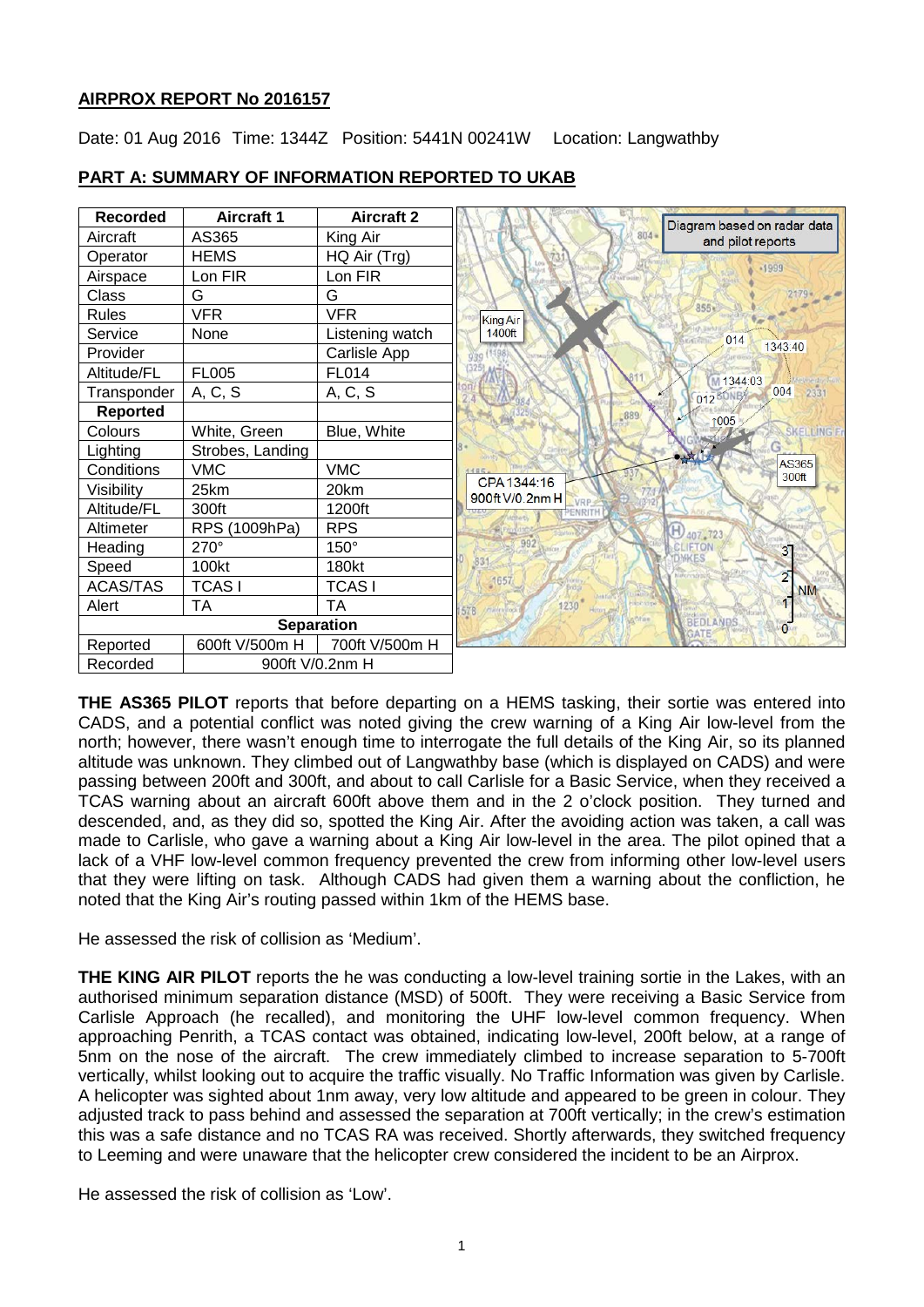### **Factual Background**

The weather at Newcastle was recorded as follows:

METAR EGNT 011320Z 24010KT 210V280 9999 FEW048 19/08 Q1015

#### **Analysis and Investigation**

# **CAA ATSI**

The King Air was on a low-level training exercise and had made an information call to Carlisle ATC, who do not have surveillance equipment, advising their level and intentions, and that a similar type was following them. No ATC service was requested.

The AS365 crew were in the process of climbing out from their base at Penrith, and had not yet called Carlisle ATC at the time of the Airprox, but when they did call subsequently, they were passed Traffic Information on the two King Airs.

### **UKAB Secretariat**

A snapshot from the NATS radar display at CPA is at figure 1.



Figure 1, 1344:16, King Air squawking 7001, AS365 Squawking 0020

The AS365 and King Air pilots shared an equal responsibility for collision avoidance and not to operate in such proximity to other aircraft as to create a collision hazard<sup>[1](#page-1-0)</sup>. An aircraft operated on or in the vicinity of an aerodrome shall conform with or avoid the pattern of traffic formed by other aircraft in operation<sup>[2](#page-1-1)</sup>.

#### **Comments**

l

<span id="page-1-0"></span><sup>1</sup> SERA.3205 Proximity.

<span id="page-1-1"></span><sup>2</sup> SERA.3225 Operation on and in the Vicinity of an Aerodrome.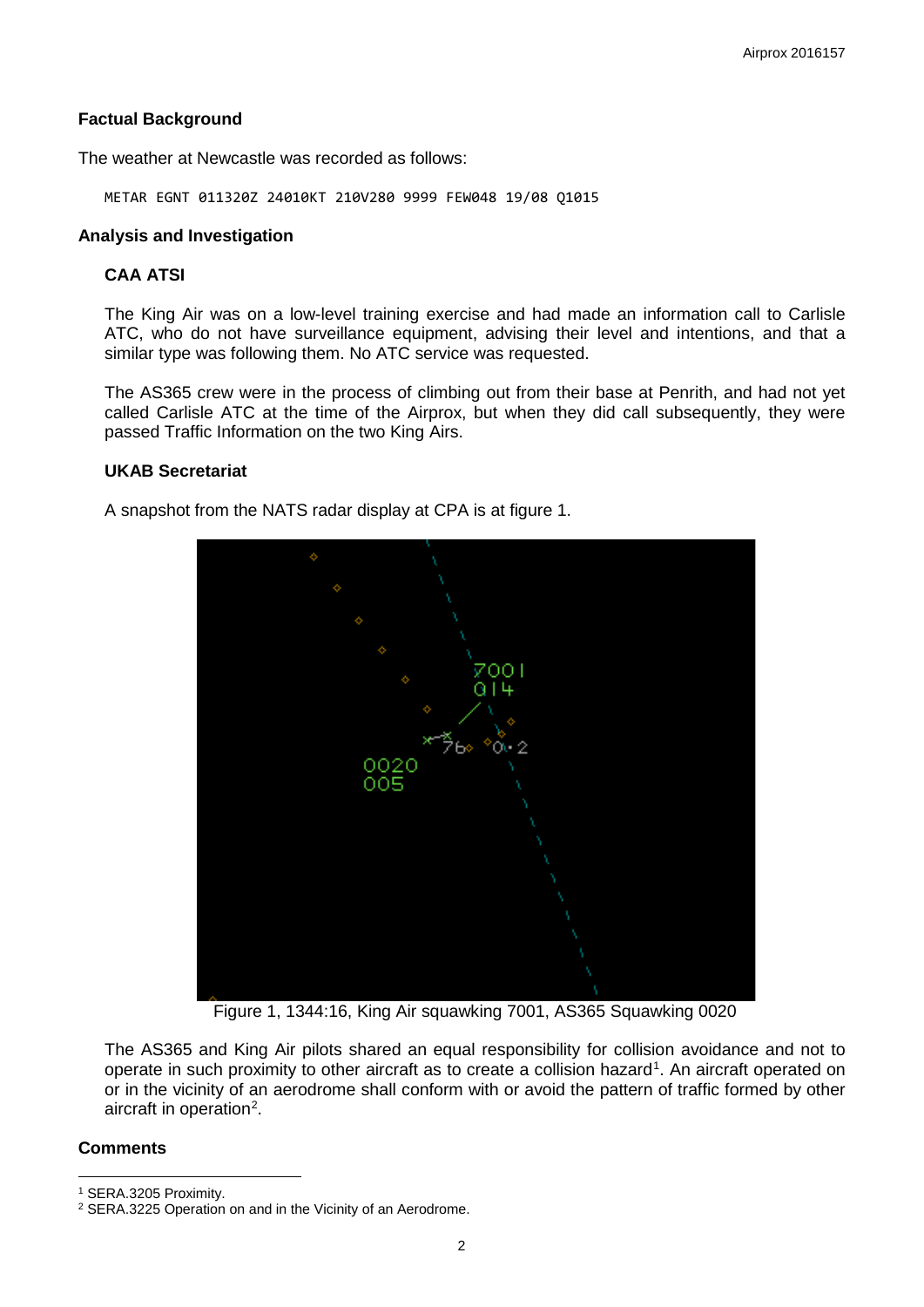#### **HQ Air Command**

The King Air was using all possible barriers during this sortie. The route had been entered into CADS earlier in the morning and the existence of the Helimed Base was positively acknowledged on CADS. The AS365's route was not entered onto CADS until a few minutes before the incident, which is understandable due to the nature of the tasking; however, it did give them warning of the King Air's presence. An early cue from TCAS for both pilots, and good lookout, enabled the King Air pilot to make timely adjustments to his track to avoid the AS365. The AS365 pilot makes a valid point about a lack of a VHF low-level common frequency, the King Air pilot was monitoring the UHF low-level common as well as being having made an information call to Carlisle. Following the successful trial of a VHF low-level common frequency in Scotland, the RAF Safety Centre is consulting with military users on the benefits and practicality of expanding this capability across the UK.

### **Summary**

An Airprox was reported when an AS365 and a King Air flew into proximity at 1344 on Monday 1<sup>st</sup> August 2016. Both pilots were operating under VFR in VMC, neither were receiving an ATS, the AS365 pilot had not yet called Carlisle and the King Air pilot had made an information call to Carlisle.

## **PART B: SUMMARY OF THE BOARD'S DISCUSSIONS**

Information available consisted of reports from the pilots of both aircraft, transcripts of the relevant RT frequencies, radar photographs/video recordings, and reports from the appropriate ATC and operating authorities.

The Board first looked at the actions of the AS365 crew. They were on a SAR task and the Board could easily understand why it was imperative that they get airborne as quickly as possible. Notwithstanding, noting their use of CADS, some members thought it was a shame that, having found the time to look at it, the crew hadn't interrogated full details on the King Air. The helicopter member commented that when he had flown HEMS tasks in the past, the pilot was often one of the last to know the destination and was expected to go out and start up the aircraft as quickly as possible, only getting routing details later. The Low-Flying Booking Cell (LFBC) advisor commented that it was only a matter of minutes between the AS365 crew inputting their details and having the Airprox, and members wondered whether it was feasible for someone else, eg an ops clerk, to have done the CADS process on their behalf and relayed the information to the pilot. Ultimately, the Board thought that, on balance, the crew had done well to get any data from CADS at all given the likely urgency of their tasking. The Board noted the pilot's comments about the likely utility of a VHF low-level common frequency, and the military members informed the Board that this was very much the intention for the future. However, at the moment, there was some work to be done on promulgating a frequency that could be used across the country, and further research to be carried out on whether it would affect the use of other common frequencies. Nevertheless, it was hoped that the facility would be available sometime in the near future.

For his part, the Board noted that the King Air pilot was not actually receiving a Basic Service as he had reported, but was on a listening watch with Carlisle. However, without radar, Carlisle would not have been able to give any more information to the pilot because they didn't know the AS365 was airborne. Indeed, once the AS365 pilot had called them, Carlisle ATC immediately gave the AS365 pilot Traffic Information on the King Airs in the area and the Board commended them for that. The Board thought that the King Air pilot was probably well aware of the HEMS helicopter base because it was highlighted on CADS and it was necessary to acknowledge its presence as he inputted his routing. The Board therefore discussed whether he had flown too close to the base but, on balance, thought that because there was no ATZ to avoid, in routing to the SE of it he had probably discharged his duty in that regard. The Board also noted that because he was airborne well before the AS365 pilot had put his route into CADS, the King Air pilot had no way of knowing it would be lifting at the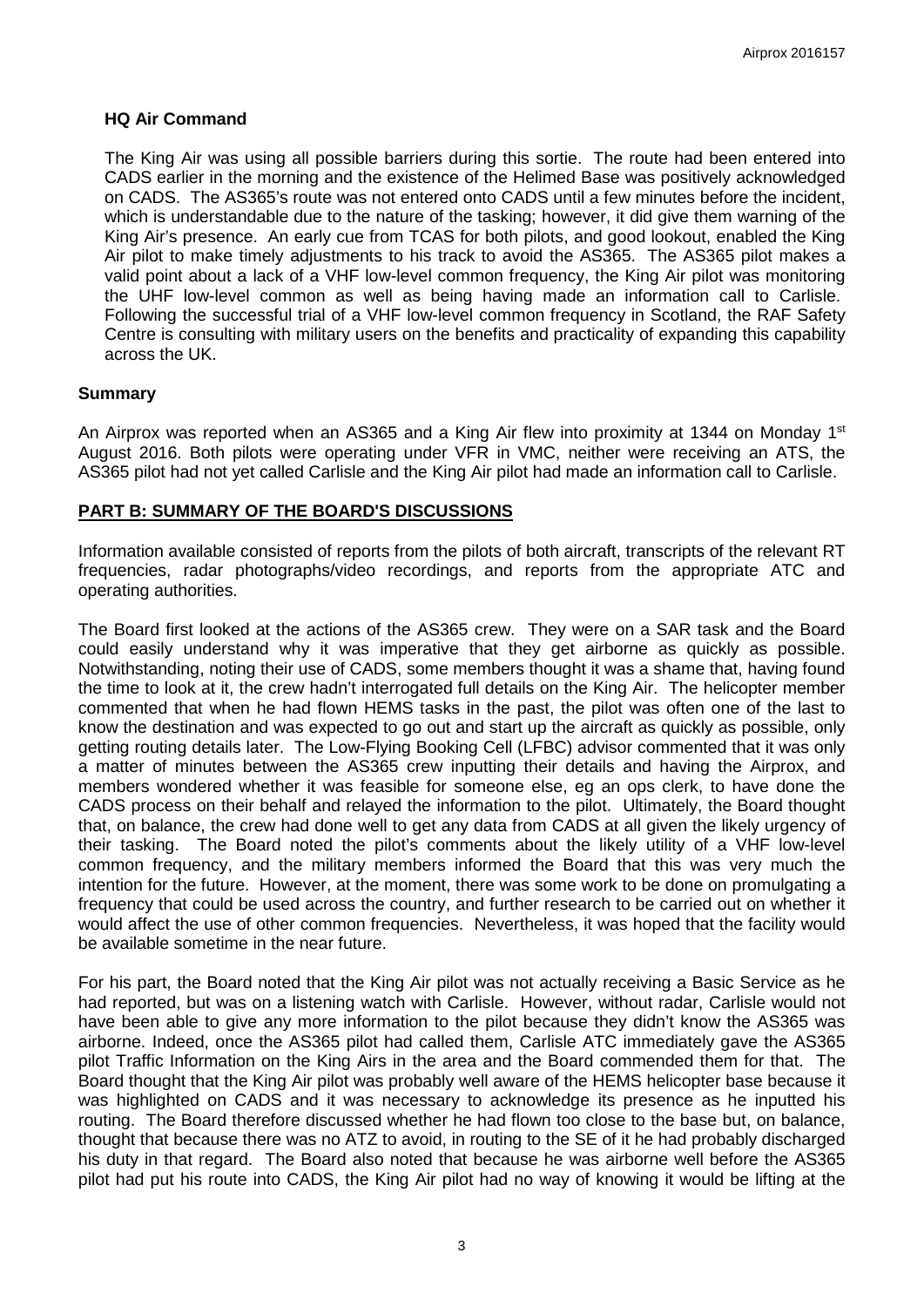time. Ultimately, it was the TCAS warning that had cued the King Air pilot to see the AS365 early and take appropriate avoiding action.

In looking at the barriers involved in this incident, the Board assessed that the following were key contributory factors:

- **Airspace Design and Procedures** was assessed as **partially effective** because of the lack of a VHF common low-level frequency.
- **ATC Conflict and Detection** was not applicable because Carlisle were not providing either pilot with an ATS.
- **Flight Crew Pre-flight Planning and Situational Awareness** were only **partially effective** because the King Air pilots were airborne before the AS365 was added to CADS, and because the AS365 pilot did not have time to fully access the CADS data.
- **Compliance with ATC instructions** was not applicable because there were no ATC instructions.
- **Onboard warning** and **See and Avoid** were effective barriers.

In determining the cause of the Airprox, the Board quickly agreed that both pilots had become aware of each other as soon as could reasonably have been expected and, as a result, had been able to take effective action to ensure 900ft vertical separation. Therefore it was agreed that the cause was probably best described as the AS365 pilot being concerned by the proximity of the King Air. The Board assessed that there had been no risk of collision, and that normal safety standards had pertained; Risk Category E.

## **PART C: ASSESSMENT OF CAUSE AND RISK**

Cause: The AS365 pilot was concerned by the proximity of the King Air.

Degree of Risk: E.

#### Barrier Assessment:

l

Modern safety management processes employ the concept of safety barriers that prevent contributory factors or human errors from developing into accidents. Based on work by EASA, CAA, MAA and UKAB, the following table depicts the barriers associated with preventing mid-air-collisions. The length of each bar represents the barrier's weighting or importance (out of a total of 100%) for the type of airspace in which the Airprox occurred (i.e. Controlled Airspace or Uncontrolled Airspace).<sup>[3](#page-3-0)</sup> The colour of each bar represents the Board's assessment of the effectiveness of the associated barrier in this incident (either Fully Effective, Partially Effective, Ineffective, or Unassessed/Inapplicable). The chart thus illustrates which barriers were effective and how important they were in contributing to collision avoidance in this incident.

<span id="page-3-0"></span><sup>&</sup>lt;sup>3</sup> Barrier weighting is subjective and is based on the judgement of a subject matter expert panel of aviators and air traffic controllers who conducted a workshop for the UKAB and CAA on barrier weighting in each designation of airspace.